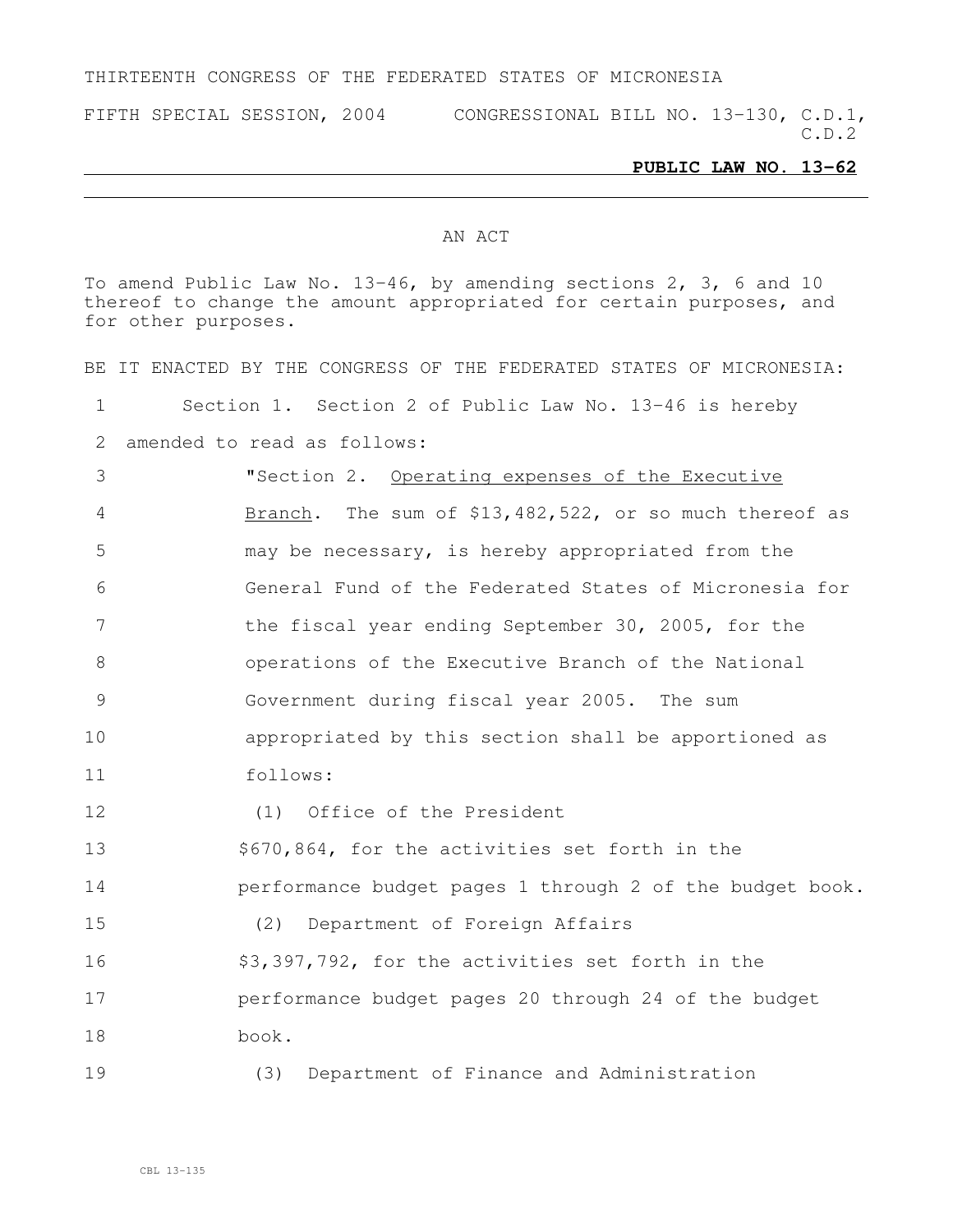| 1  | \$2,795,932, for the activities set forth in the          |
|----|-----------------------------------------------------------|
| 2  | performance budget pages 73 through 77 of the budget      |
| 3  | book, provided that \$500,000 of this amount shall be     |
| 4  | used to fund a portion of the deficit recorded by the     |
| 5  | National Government at the close of fiscal year 2003,     |
| 6  | and further provided that said sum shall not be applied   |
| 7  | to the deficit until the Department has reported to       |
| 8  | Congress under oath as to the accounts in deficit, the    |
| 9  | amount of the deficit in each account, and the            |
| 10 | account (s) to which the \$500,000 will be applied.       |
| 11 | Department of Economic Affairs<br>(4)                     |
| 12 | \$1,071,353, for the activities set forth in the          |
| 13 | performance budget pages 126 through 132 of the budget    |
| 14 | book.                                                     |
| 15 | (5)<br>Department of Transportation, Communication and    |
| 16 | Infrastructure                                            |
| 17 | \$1,131,922, for the activities set forth in the          |
| 18 | performance budget pages 183 through 185 of the budget    |
| 19 | book.                                                     |
| 20 | Department of Health, Education and Social Affairs<br>(6) |
| 21 | \$1,476,808, for a portion of the activities set forth in |
| 22 | the performance budget pages 210 through 216 of the       |
| 23 | budget book. Of the total funds appropriated, \$475,200   |
| 24 | shall be deemed to come from funds available under the    |
| 25 | education sector of the Amended Compact, \$763,234 from   |
|    |                                                           |

of 6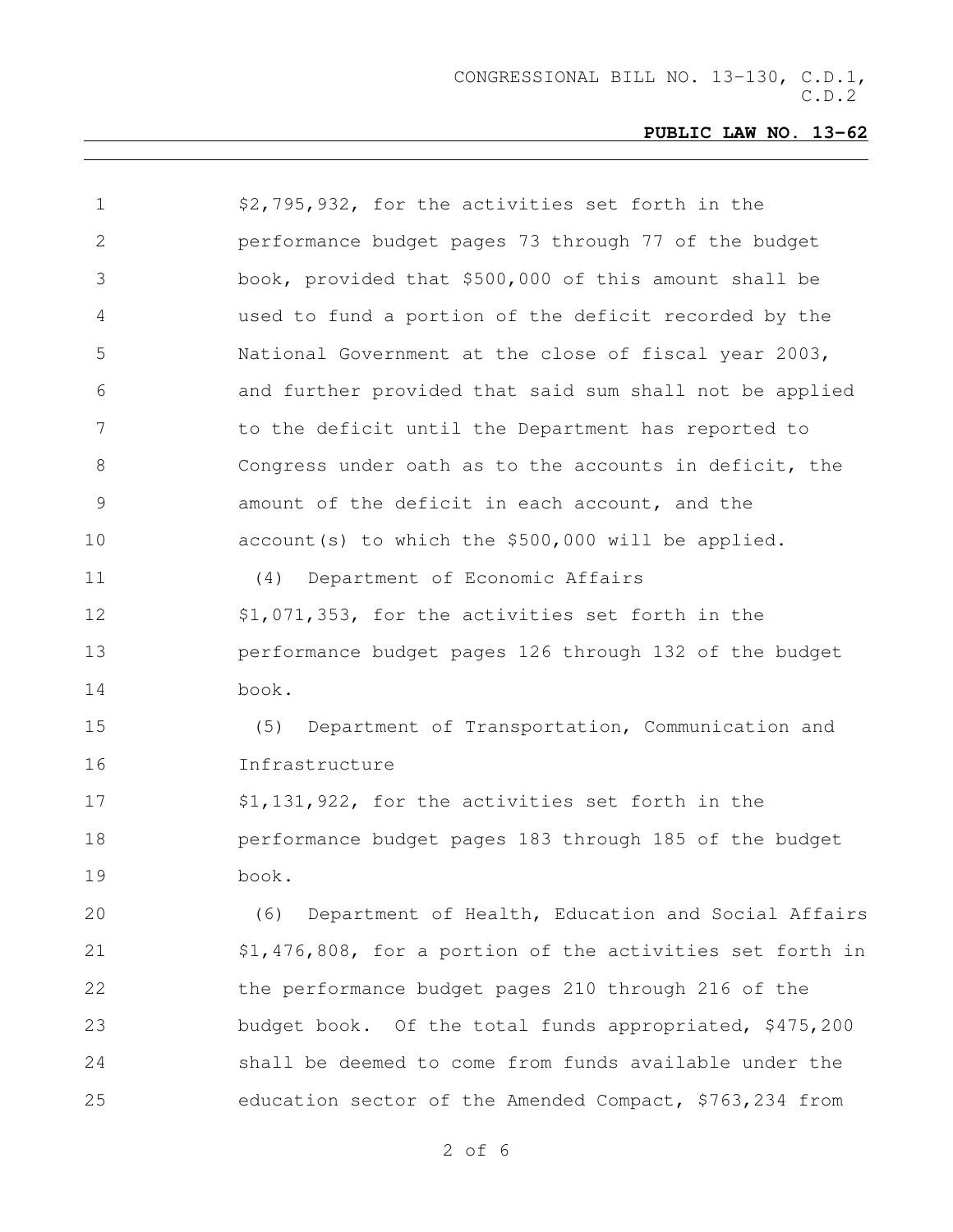| 1            | the health sector, and \$111,421 from the environment     |
|--------------|-----------------------------------------------------------|
| $\mathbf{2}$ | sector.                                                   |
| 3            | Department of Justice<br>(7)                              |
| 4            | \$2,382,338, for the activities set forth in the          |
| 5            | performance budget pages 339 through 342 of the budget    |
| 6            | book provided that no more than \$31,000 of this amount   |
| 7            | may be expended on fuel oil for National Police Patrol    |
| 8            | boats until the Department has submitted to Congress an   |
| 9            | accounting concerning the use of fuel oil for this        |
| 10           | purpose in fiscal year 2004, including a description of   |
| 11           | each trip taken and the amount and cost of fuel used for  |
| 12           | each trip.                                                |
| 13           | (8) FSM Public Defender Office                            |
| 14           | \$555,513, for the activities set forth in the            |
| 15           | performance budget pages 372 through 373 of the budget    |
| 16           | book."                                                    |
| 17           | Section 2. Section 3 of Public Law No. 13-46 is hereby    |
| 18           | amended to read as follows:                               |
| 19           | "Section 3. Operating expenses of the Legislative Branch. |
| 20           | The sum of $$2,958,077$ , or so much thereof as may be    |
| 21           | necessary, is hereby appropriated from the General Fund   |
| 22           | of the Federated States of Micronesia for the fiscal      |
| 23           | year ending September 30, 2005, for the operations of     |
| 24           | the Legislative Branch of the National Government         |
| 25           | during fiscal year 2005, in order to achieve the          |
|              |                                                           |

of 6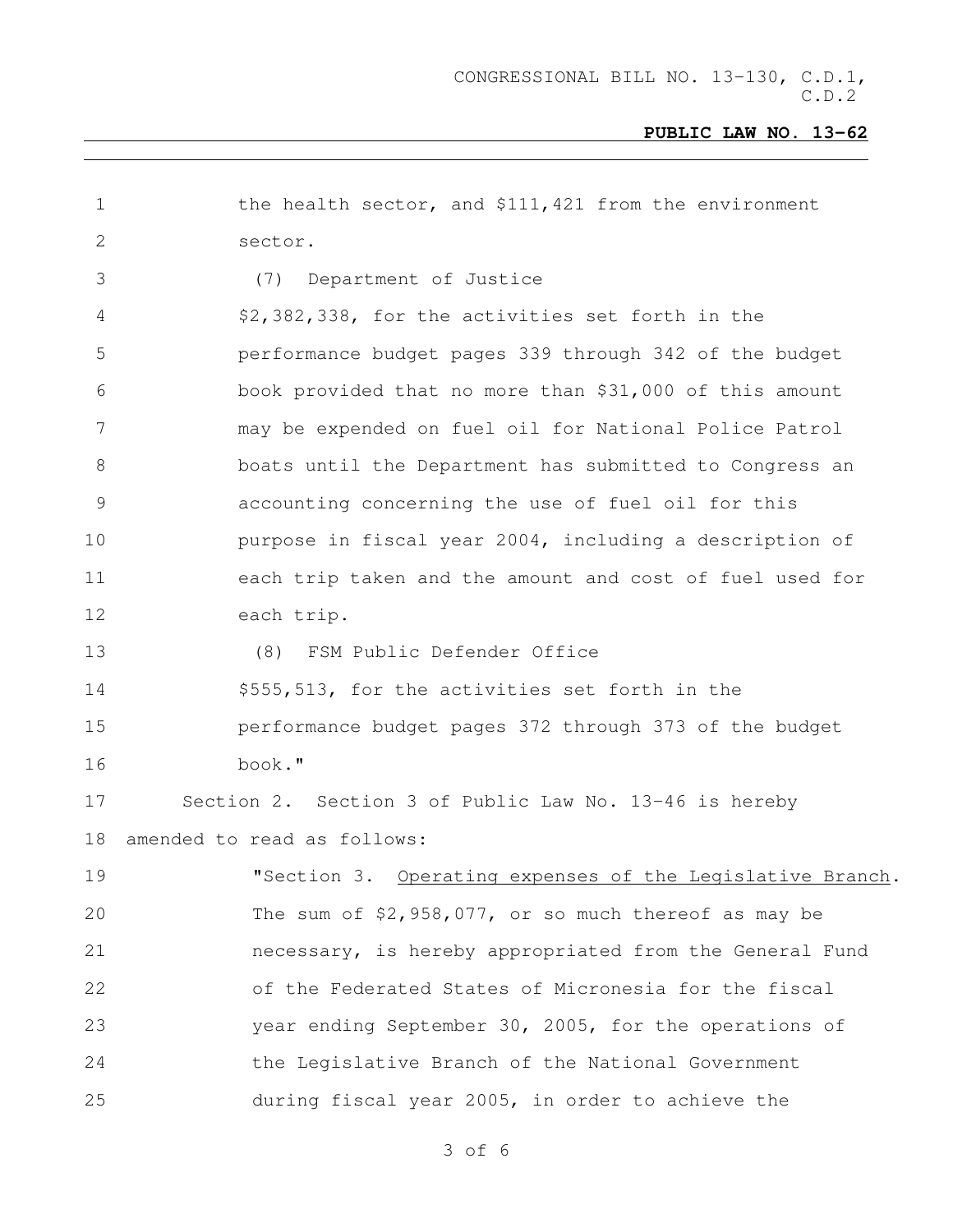| 1            | activities set forth in the performance budget pages           |
|--------------|----------------------------------------------------------------|
| $\mathbf{2}$ | 380 through 381 of the budget book."                           |
| 3            | Section 3. Section 6 of Public Law No. 13-46 is hereby         |
| 4            | amended to read as follows:                                    |
| 5            | "Section 6. Operating expenses of agencies of the National Goy |
| 6            | The sum of $$1,443,340$ , or so much thereof as may be         |
| 7            | necessary, is hereby appropriated from the General Fund        |
| 8            | of the Federated States of Micronesia for the fiscal           |
| 9            | year ending September 30, 2005, for the operations of          |
| 10           | the following boards, commissions and agencies during          |
| 11           | fiscal year 2005. The sum appropriated by this section         |
| 12           | shall be apportioned as follows:                               |
| 13           | National Oceanic Resource Management Authority.<br>(1)         |
| 14           | \$397,357, for the activities set forth in the                 |
| 15           | performance budget pages 425 through 427 of the budget         |
| 16           | book.                                                          |
| 17           | (2) Board of Regents - COM-FSM.                                |
| 18           | \$84,460, for the activities set forth in the                  |
| 19           | performance pages 435 through 436 of the budget book.          |
| 20           | FSM Coconut Development Authority<br>(3)                       |
| 21           | \$109,346, for the activities set forth in the                 |
| 22           | performance budget pages 440 through 441 of the budget         |
| 23           | book.                                                          |
| 24           | FSM Banking Board<br>(4)                                       |
| 25           | \$138,388, for the activities set forth in the                 |
|              |                                                                |

of 6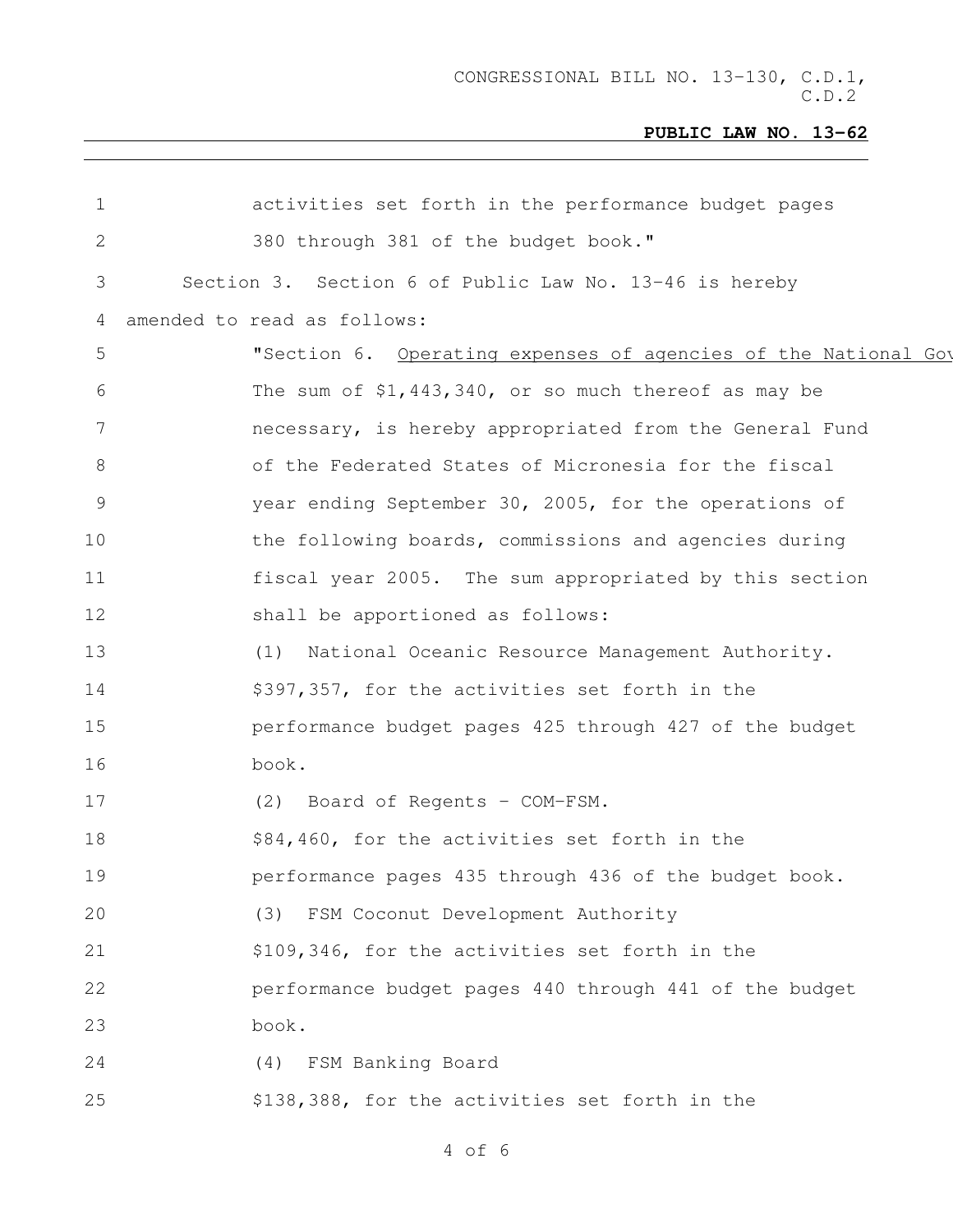| $\mathbf 1$    | performance budget pages 447 through 448 of the budget  |
|----------------|---------------------------------------------------------|
| $\mathbf 2$    | book.                                                   |
| 3              | (5) FSM Postal Services                                 |
| $\overline{4}$ | \$613,789, for the activities set forth in the          |
| 5              | performance budget pages 454 through 456 of the budget  |
| 6              | book.                                                   |
| $7\phantom{.}$ | (6) FSM National Fisheries Corporation                  |
| 8              | \$100,000 for the activities set forth in the           |
| $\mathcal{G}$  | performance budget page 463 of the budget book."        |
| 10             | Section 4. Section 10 of Public Law No. 13-46 is hereby |
| 11             | amended to read as follows:                             |
| 12             | "Section 10. All funds appropriated in this Act shall   |
| 13             | be expended only in accordance with the decisions of    |
| 14             | Congress in approving the budget as reflected in the    |
| 15             | relevant Standing Committee Reports, and as amended on  |
| 16             | the floor by actions of Congress, provided that, with   |
| 17             | respect to funds expended before May 1, 2005, the       |
| 18             | President may re-program, within the department or      |
| 19             | agency to which the funds were appropriated, up to 50   |
| 20             | percent of the amount expended."                        |
| 21             |                                                         |
| 22             |                                                         |
| 23             |                                                         |
| 24             |                                                         |
| 25             |                                                         |
|                |                                                         |